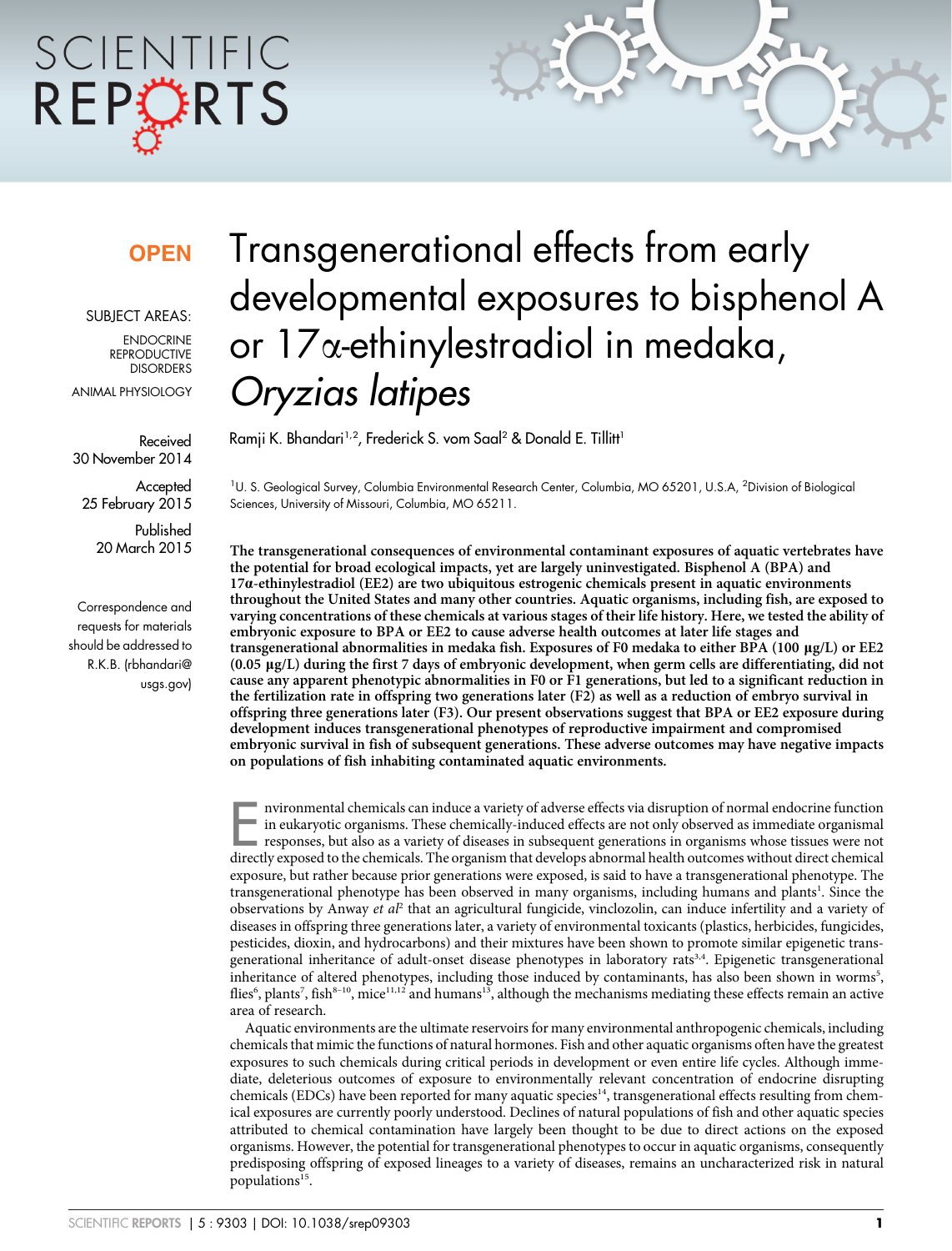Bisphenol A (BPA) is a compound used primarily to manufacture polycarbonate plastics and epoxy resins, but is also an additive in other products<sup>16</sup>. Due to extensive use of these products in daily human life, the accumulation of BPA-containing waste in the environment has been a serious concern and a potential threat to the public and wildlife health $17,18$ .

 $17\alpha$ -ethinyl estradiol (EE2) is a component of combination oral contraceptives designed for women, of which approximately 16–68% of dose is excreted in the urine or feces<sup>19</sup>. A substantial amount of EE2 has been found in aquatic environments downstream of wastewater treatment plants. EE2 is strongly estrogenic, whereas BPA has weaker estrogenic activity via nuclear estrogen receptors. In contrast, the activity of BPA mediated by estrogen receptors associated with the cell membrane is equal to that of estradiol<sup>20</sup>. Both compounds are present in water at concentrations that are sufficient to affect development, osmoregulation, and reproduction in aquatic organisms<sup>14,21</sup>. Specifically, BPA occurs in the ng/L range in surface waters and up to the mg/L range in groundwater<sup>14</sup>, and once in sediment, does not readily degrade<sup>22</sup>. The concentration of EE2 in surface and ground water has been found in the high pg/L to low ng/L range (see review $14$ ). In the present study we examined whether these two chemicals of environmental and public health concern can induce transgenerational effects in aquatic organisms using medaka (Oryzias *latipes*) as a model species<sup>23–27</sup> for studying germ cell mediated transgenerational effects. Medaka have advantages over other fish models, based on having all of these features: sequenced and annotated genome information, external fertilization and embryo development, daily spawning, availability of large numbers of eggs and sperm, short generation time (2 months) and easy, low-cost culture<sup>25,28</sup>. Moreover, medaka exhibits genetic sex determination, which occurs between days 5 and 7 after fertilization<sup>29</sup>, germ cell developmental events are well characterized<sup>30</sup> and epigenetic reprogramming events in germ cells are believed to be complementary to the mouse.

#### Methods

Additional details of methods used are available in the supplemental material section. All animal procedures were conducted in accordance with the procedures described by American Institute of Fishery Research Biologists (AIFRB), ''Guidelines for Use of Fishes in Field Research''; and with all US Geological Survey CERC guidelines for the humane treatment of test organisms during culture and experimentation. Experimental protocols and the study plan was approved by USGS-CERC Institutional Animal Care and Use Committee.

Animals and exposure. The Hd-rR strain of medaka (Oryzias latipes) maintained in the USGS Columbia Environmental Research Center (CERC) were used. Medaka eggs remain soft and less transparent during the unfertilized state and harden and become transparent after fertilization<sup>31</sup>. Due to transparency of fertilized egg, developmental stages can be examined under the light microscope. For the present study, fertilized eggs (F0) were collected from 6 to 10 breeding pairs, pooled, sorted, and assigned to 9 glass petri dishes. Each petri dish contained 50 fertilized eggs in 50 mL well water and each treatment group had three biological replicates. For EDCtreated fish, approximately 8 hours after fertilization (late blastula stage), well water was replaced by water containing the test chemicals BPA or EE2 at concentrations of 100 mg/L and 0.05 mg/L, respectively. The current exposure concentrations were above the levels currently measured in surface waters, but within expected environmental concentrations based on total estrogenicity assayed in surface waters and the potency of BPA and EE2<sup>14</sup>. Embryos were exposed for 7 days from that point spanning critical window of medaka sex determination<sup>29</sup> which occurs between 5 and 7 days after fertilization. The control water and test chemical solutions were replaced

daily until hatch. There were no further chemical exposures for these fish (F0) or any subsequent generations (F1, F2, F3, or F4). Newly hatched fry at 8–10 days postfertilization (dpf) were transferred to floating netted trays that were placed in 10 L aquaria with flowing water and aeration. At 30 dpf, all juveniles were transferred to aquaria and maintained. Culture of the three treatment lineages (control, EE2, and BPA) followed through production of F4 eggs and embryos.

Chemical concentration measurement. Concentrations of EE2 in exposure waters were quantified by ELISA using a kit (Ecologiena EE2 ELISA kit, Tokiwa Chemical Industries, Tokyo, Japan) and manufacturer's instruction and concentrations of BPA by mass spectrometry according to previously published protocols<sup>32</sup>. To quantify the uptake of test chemicals into the medaka embryos, radioactive-labeled chemicals were used in a separate experiment, under identical conditions, with the same breeding pairs of fish used for the effect analysis portion of the study. Chemical concentrations in the exposure water and eggs for the uptake portion of the study were measured using liquid scintillation counting of <sup>3</sup>H-EE2 and <sup>3</sup>H-BPA [supplemental material].

Mating, offspring production, and phenotype. Water temperature was maintained at  $26 \pm 0.5^{\circ}$ C throughout the study. All experimental medaka became sexually mature and spawned in an average of 120 dpf. A total of 6 adult pairs from the same treatment group were randomly chosen and mated to produce offspring for each subsequent generation (Fig. 1).

F0 fish were either unexposed (controls) or directly exposed to either test chemical, whereas F1 fish were exposed only as germ cells while in F0 gonads. Therefore, the first transgenerational phenotype was examined in offspring at the F2 generation. Eggs from six F2 breeding pairs of adults were collected over a 2-week period except for a few instances during which three out of six breeding pairs had spawned, counted, and sorted as fertilized or unfertilized. Fertilized eggs were placed in 50 mL petri dishes ( $n = 9$ ) in well water with a daily change of 80% water until F3 embryos were hatched. The fecundity of the F2 adult breeding pairs, fertilization rate, and the survival rate of the F3 embryos were recorded. Similarly, eggs from F3 breeding pairs were collected and F4 embryos were produced. Fecundity was calculated as average (arithmetic mean) number of eggs produced by each breeding pair, fertilization rate as a percentage of fertilized eggs from total eggs collected in a day from each pair. The survival rate was calculated as the mean number of embryos that survived in the pool of fertilized embryos during embryonic development (before hatching). Phenotypic abnormalities were examined microscopically and gonadal changes histologically.

#### **Results**

The measured water concentrations of BPA were 83.7  $\mu$ g/L (16% less than nominal); while concentrations of EE2 were  $0.061 \mu g/L$  (21%) more than nominal water concentrations). The uptake of EE2 by embryos was 1.2 pg/mg egg in the first 24 hours and 4.0 pg EE2/ mg egg in 7 days, whereas uptake of BPA by eggs was 29 pg/mg egg in 24 hours, 51 pg/mg egg in 3 days, and 178 pg/mg egg in 7 days (Supplemental table 1). All exposed F0 fertilized eggs survived and hatched. No phenotypic abnormalities were observed in F0 adults, with the exception of two fish with male to female sex reversal in EE2 treated group. The F0 adults, F1 embryos, F1 adults, and F2 embryos appeared to be normal in that they had no gross visible phenotypic changes. There was no significant difference in fertilization rate in F0 and F1 adults and in survival rate of F0, F1, and F2 embyros. The fertilization rate of eggs produced by the F2 generation was significantly reduced in BPA- and EE2-lineages (Fig. 2A). Embryo survival of F3 generation was significantly lower in both BPA- and EE2 lineages as compared to control treatments (Fig. 2B). The embryos that survived at F3 were maintained and F3 fertilization and F4 embryo survival were recorded. Compared to control, the fertilization rate of F3-BPA lineage was significantly reduced ( $p < 0.05$ ) and F4 embryo survival decreased ( $p < 0.05$ ) in both BPA- and EE2linages (Fig. 1C&D). The fecundity of F1 EE2-lineage females was greater than in control- and BPA- lineage females (Fig. S2).



Figure 1 | A schematic diagram showing multiple generations of medaka after early embryonic treatment with BPA (100 µg/L) or EE2 (0.05 µg/L). Transgenerational phenotypic traits examined are shown with a gray bar. The F2 adults had a transgenerational phenotypic trait of reduced fertilization capacity, whereas the F3 embryos that developed from fertilized eggs of F2 parents had reduced survival. Similar results were obtained in F3 adults and F4 embryos. All parts of the figure were drawn by Ramji Bhandari.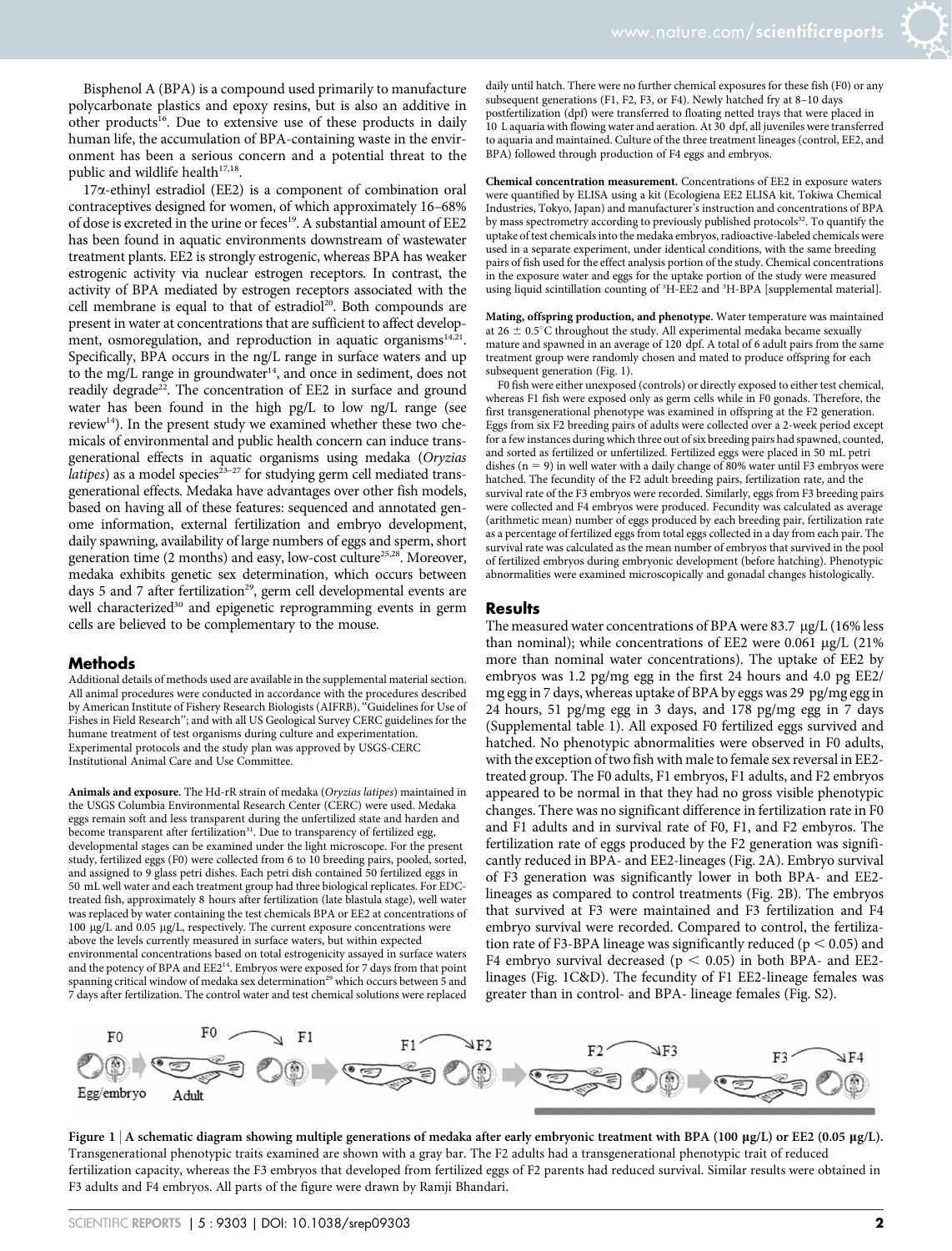$*$  p<0.05

p<0.01





Figure 2 | Transgenerational effects of BPA or EE2 exposures in fertilization capacity and survival of medaka. On the X axis, chemical names refer to corresponding lineages of F0 ancestors who were exposed during early development to exposure chemicals and never exposed after hatching. F2 fertilization capacity (A), F3 embryo survival (B), F3 fertilization capacity (C), and F4 embryo survival (D). BPA (100 µg/L) or EE2 (0.05 µg/L) exposures during embryonic development led to a significant reduction in fertilization capacity of breeding pairs and increase in embryo mortality in F2 through F4 generations. Statistical differences were calculated against same generation controls using a student's t-test; p values for these comparisons are as indicated (\* p < 0.05, \*\* p < 0.01).

#### **Discussion**

Environmentally induced transgenerational transmission of phenotypes at the organism or population level has been an area of recent intensive investigation<sup>3,4,15</sup>. In the present study we examined transgenerational effects of ubiquitous environmental estrogens (BPA and EE2) in medaka, a model fish. Our results indicate that exposure to a 100 mg/L concentration of BPA or a 2000-fold lower concentration (0.05 mg/L) of EE2 during 7 days of early embryonic development can produce transgenerational consequences, a reduced rate of fertilization and an increased incidence of embryo mortality. We also demonstrate that these transgenerational phenotypes appear in F2 generation adults and persist in F3 and F4 generations. In fathead minnows, EE2 exposure has been found to induce transgenerational effects on survival and fecundity, which consequently disrupted population dynamics<sup>10</sup>. Chemical compounds other than BPA and EE2 have been shown to cause transgenerational abnormalities in fish. Benzo-a-pyrene (BaP) exposure of adult male zebrafish resulted in transgenerational skeletal deformities in F1 and F2 generations<sup>8</sup>, whereas parental exposure to 1 mg/L BaP resulted in reduced egg production, reduced larval survival, and increased mortality of fathead minnows in the F2 generation<sup>9</sup>. Juvenile zebrafish exposed to dioxin (50 pg/mL in water for one hour at 3 and 7 weeks post fertilization) resulted in reduced fertilization success and egg release, and scoliosis-like skeletal abnormalities in the F2 generation<sup>33</sup>.

Toxicological studies that examined effects of environmental chemicals such as BPA and EE2 have identified several phenotypic abnormalities in fish and other species, with reproductive impairment among the reported phenotypic defects<sup>14</sup>. In a transgenerational study with rainbow trout, studies suggest that EE2 exposure in males caused diminished progeny survival in F1, but did not cause similar effects in F2 embryos<sup>21</sup>. However, no information is available on embryo survival at F3 and F4 generations. In the present study, the exposure did not produce any apparent reproductive abnormalities in the first two generations (F0 and F1), except for two F0 male to female instances of sex reversal in one of the three replicates of the EE2-treated group. The potential for EE2 to induce male to female sex reversal has previously been demonstrated<sup>34</sup>. Reduced rates of fertilization in adult F2 and F3 BPA-lineage fish and F2 EE2-lineage fish indicate that chemical exposures during development, which do not produce immediate effects in the exposed generation, can nevertheless negatively influence reproduction in later generations. We observed an approximate 30% reduction in F2 fertilization rate and a 20% reduction in F3 survival rates. If similar trends were observed in subsequent generations, a severe decline in overall population numbers might be expected by the F4 generation. Current findings from laboratory exposure studies are derived from highly controlled environments where the survival in test fish populations is greater than those in typical wild populations. In the environment, where survival of young fish is normally low, due to a multitude of natural confounding factors, such transgenerational effects on fish populations may indeed be more severe than the outcome reported here. Given that less than 200 pg BPA/mg egg and less than 5 pg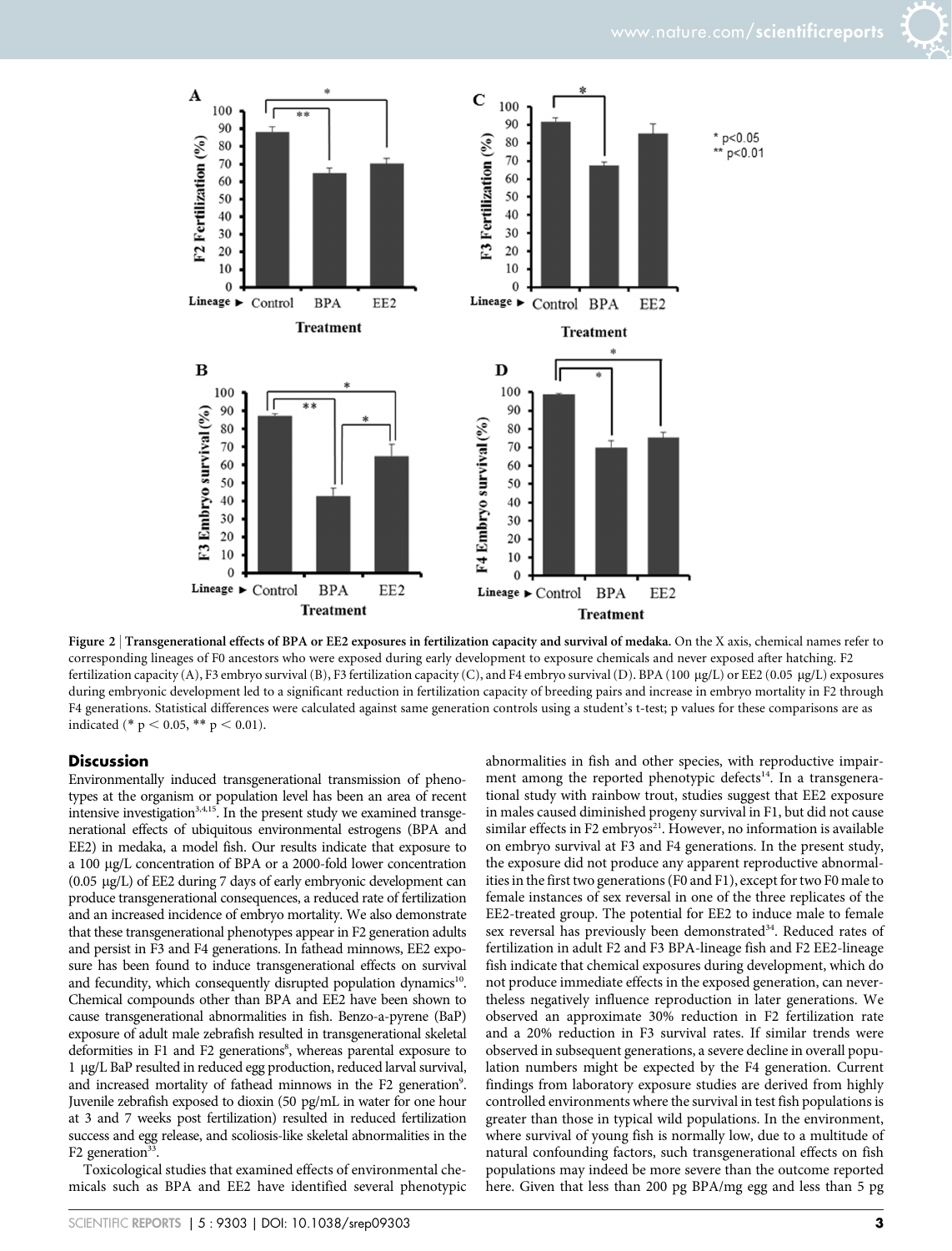EE2/mg egg induced such long-term effects in medaka reproduction, it seems important to revisit exposure situations and the risk posed to aquatic wildlife health.

Developmental origins of adult adverse health outcomes have been documented in many species, but little is known about how this developmentally programmed information is transmitted to subsequent generations with altered health conditions. Laboratory rodent studies indicate the involvement of epigenetic mechanisms such as DNA methylation and miRNAs in transgenerational inheritance of environmentally induced phenotypic traits<sup>1,4,35</sup>. Environmental chemical exposures, during the critical period of germ cell development, which coincides with the period of sex determination in many species, are believed to establish exposure-specific epigenetic marks in germ cells which either escape germ cell reprograming or are reestablished in each generation to cause phenotypic abnormalities in offspring several generations later<sup>1</sup>. In the present study, exposures were applied during embryonic development of medaka, within the critical period of medaka male sex determination, which is between day 5 and 7 after fertilization. Although the actual underpinning mechanisms are currently unknown, the transgenerational phenotypes caused by BPA or EE2 exposures in medaka may have been due to similar molecular changes in germ cells as has been observed with these chemicals in other taxa11,12,36,37. Future studies will examine molecular mechanisms underlying germline transmission of altered epigenome associated with these phenotypic changes using high-throughput genomic and epigenomic sequencing technologies.

The present study provides evidence for transgenerational reproductive abnormalities in medaka caused by developmental exposure to environmental estrogens, BPA and EE2. It will be important to understand if exposure of the developing fish embryo to other environmental estrogens can result in similar adverse outcomes, or whether chemicals such as BPA result in unique epigenomic profiles (mainly DNA methylation or histone marks or miRNA) due to acting as selective estrogen receptor modulators<sup>38</sup>. More importantly, it will be critical to determine if these transgenerational phenotypes occur in wild populations, under field exposure conditions. More detailed investigations into the mechanistic basis and physiological underpinnings of the observed transgenerational phenotypes will help answer these questions. Our findings call for studies to investigate presence of transgenerational phenotypes of adverse reproductive health outcomes in the natural population of fish and aquatic wildlife.

- 1. Soubry, A., Hoyo, C., Jirtle, R. L. & Murphy, S. K. A paternal environmental legacy: Evidence for epigenetic inheritance through the male germ line. BioEssays 36, 351–371 (2014).
- 2. Anway, M. D., Cupp, A. S., Uzumcu, M. & Skinner, M. K. Epigenetic transgenerational actions of endocrine disruptors and male fertility. Science 308, 1466–1469 (2005).
- 3. Nilsson, E. E. & Skinner, M. K. Environmentally induced epigenetic transgenerational inheritance of disease susceptibility. Translat. Res. (2014).
- 4. Guerrero-Bosagna, C. & Skinner, M. K. Environmental epigenetics and effects on male fertility. Adv. Exp. Med. Biol. 791, 67–81 (2014).
- 5. Greer, E. L. et al. Transgenerational epigenetic inheritance of longevity in Caenorhabditis elegans. Nature 479, 365–371 (2011).
- 6. Ruden, D. M. & Lu, X. Hsp90 affecting chromatin remodeling might explain transgenerational epigenetic inheritance in Drosophila. Curr. genomics 9, 500–508 (2008).
- 7. Hauser, M. T., Aufsatz, W., Jonak, C. & Luschnig, C. Transgenerational epigenetic inheritance in plants. Biochim. Biophys. Acta 1809, 459–468 (2011).
- 8. Corrales, J., Thornton, C., White, M. & Willett, K. L. Multigenerational effects of benzo[a]pyrene exposure on survival and developmental deformities in zebrafish larvae. Aquat. Toxicol. 148, 16–26 (2014).
- 9. White, P. A., Robitaille, S. & Rasmussen, J. B. Heritable reproductive effects of benzo[a]pyrene on the fathead minnow (Pimephales promelas). Environ. Toxicol. Chem. 18, 1843–1847 (1999).
- 10. Schwindt, A. R., Winkelman, D. L., Keteles, K., Murphy, M. & Vajda, A. M. An environmental oestrogen disrupts fish population dynamics through direct and transgenerational effects on survival and fecundity. J. Appl. Ecol. (2014).
- 11. Doyle, T. J., Bowman, J. L., Windell, V. L., McLean, D. J. & Kim, K. H. Transgenerational effects of di-(2-ethylhexyl) phthalate on testicular germ cell associations and spermatogonial stem cells in mice. Biol. Reprod. 88, 1–15 (2013).
- 12. Wolstenholme, J. T. et al. Gestational exposure to bisphenol a produces transgenerational changes in behaviors and gene expression. Endocrinology 153, 3828–3838 (2012).
- 13. Pembrey, M. E. Male-line transgenerational responses in humans. Hum. Fertil. 13, 268–271 (2010).
- 14. Bhandari, R. K. et al. Effects of the environmental estrogenic contaminants bisphenol A and 17alpha-ethinyl estradiol on sexual development and adult behaviors in aquatic wildlife species. Gen. Comp. Endocrinol. (2014).
- 15. Bonduriansky, R., Crean, A. J. & Day, T. The implications of nongenetic inheritance for evolution in changing environments. Evol. Applicat. 5, 192–201  $(2012)$
- 16. Vandenberg, L. N. et al. Low dose effects of bisphenol A: An integrated review of in vitro, laboratory animal, and epidemiology studies. Endocr. Disrupt. 1, 0–1 (2013).
- 17. Flint, S., Markle, T., Thompson, S. & Wallace, E. Bisphenol A exposure, effects, and policy: A wildlife perspective. J. Env. Manag. 104, 19–34 (2012).
- 18. Colborn, T., vom Saal, F. S. & Soto, A. M. Developmental effects of endocrinedisrupting chemicals in wildlife and humans. Environ. Health Persp. 101, 378–384  $(1993)$ .
- 19. Johnson, A. C. & Williams, R. J. A model to estimate influent and effluent concentrations of estradiol, estrone, and ethinylestradiol at sewage treatment works. Environ. Sci. Technol. 38, 3649–3658 (2004).
- 20. Watson, C. S., Jeng, Y. J. & Guptarak, J. Endocrine disruption via estrogen receptors that participate in nongenomic signaling pathways. J. Steroid Biochem. Mol. Bio. 127, 44–50 (2011).
- 21. Brown, K. H., Schultz, I. R. & Nagler, J. J. Lack of a heritable reproductive defect in the offspring of male rainbow trout exposed to the environmental estrogen 17alpha-ethynylestradiol. Aquat. Toxicol. 91, 71–74 (2009).
- 22. Environment Canada. Screening Assessment for The Challenge Phenol, 4,4' -(1 methylethylidene)bis- (Bisphenol A). Chemical Abstract Service 80-05-7, 1–117 (2008).
- 23. Papoulias, D. M., Noltie, D. B. & Tillitt, D. E. An in vivo model fish system to test chemical effects on sexual differentiation and development: exposure to ethinyl estradiol. Aquat. Toxicol. 48, 37–50 (2000).
- 24. Papoulias, D. M. et al. In ovo exposure to o,p -DDE affects sexual development but not sexual differentiation in Japanese medaka (Oryzias latipes). Environ. Health Persp. 111, 29-32 (2003).
- 25. Hyodo-Taguchi, Y. & Egami, N. Nonmammalian animal models for biomedical research. (CRC Press, Boca Raton, FL, 1989).
- 26. Ishikawa, Y. Medakafish as a model system for vertebrate developmental genetics. BioEssays 22, 487–495 (2000).
- 27. Wittbrodt, J., Shima, A. & Schartl, M. Medaka--a model organism from the far East. Nat. Rev. Genet. 3, 53–64 (2002).
- 28. Hyodo-Taguchi, Y. & Egami, N. Establishment of inbred strains of the medaka Oryzias latipes and the usefulness of the strains for biomedical research. Zool. Sci. 2, 12 (1985).
- 29. Matsuda, M. et al. DMY is a Y-specific DM-domain gene required for male development in the medaka fish. Nature 417, 559–563 (2002).
- 30. Shinomiya, A., Tanaka, M., Kobayashi, T., Nagahama, Y. & Hamaguchi, S. The vasa-like gene, olvas, identifies the migration path of primordial germ cells during embryonic body formation stage in the medaka, Oryzias latipes. Develop. Growth Different. 42, 317–326 (2000).
- 31. Masato, K., Kenji, M., Kiyoshi, N. & Minoru, T. Medaka: Biology, Management, and Experimental Protocols (Willey-Blackwell, 2009).
- 32. Hormann, A. M. et al. Holding Thermal Receipt Paper and Eating Food after Using Hand Sanitizer Results in High Serum Bioactive and Urine Total Levels of Bisphenol A (BPA). PloS one 9, e110509 (2014).
- 33. Baker, T. R., Peterson, R. E. & Heideman, W. Using zebrafish as a model system for studying the transgenerational effects of dioxin. Toxicol. Sci. 138, 403–411 (2014).
- 34. Scholz, S. & Gutzeit, H. O. 17-alpha-ethinylestradiol affects reproduction, sexual differentiation and aromatase gene expression of the medaka (Oryzias latipes). Aquat. Toxicol. 50, 363-373 (2000).
- 35. Rechavi, O. et al. Starvation-Induced Transgenerational Inheritance of Small RNAs in C. elegans. Cell 158, 277–287 (2014).
- 36. Skinner, M. K. et al. Environmentally induced transgenerational epigenetic reprogramming of primordial germ cells and the subsequent germ line. PloS one 8, e66318 (2013).
- 37. Manikkam, M., Tracey, R., Guerrero-Bosagna, C. & Skinner, M. K. Plastics derived endocrine disruptors (BPA, DEHP and DBP) induce epigenetic transgenerational inheritance of obesity, reproductive disease and sperm epimutations. PloS one 8, e55387 (2013).
- 38. Welshons, W. V., Nagel, S. C. & vom Saal, F. S. Large effects from small exposures. III. Endocrine mechanisms mediating effects of bisphenol A at levels of human exposure. Endocrinology 147, S56–69 (2006).

#### Acknowledgments

Authors thank Dr. Julia Taylor for conducting BPA analyses, James Candrl, Diane Nicks, Vanessa Velez, Rachel Claunch, Caitlin Jandegain, and John Carroll for assistance during